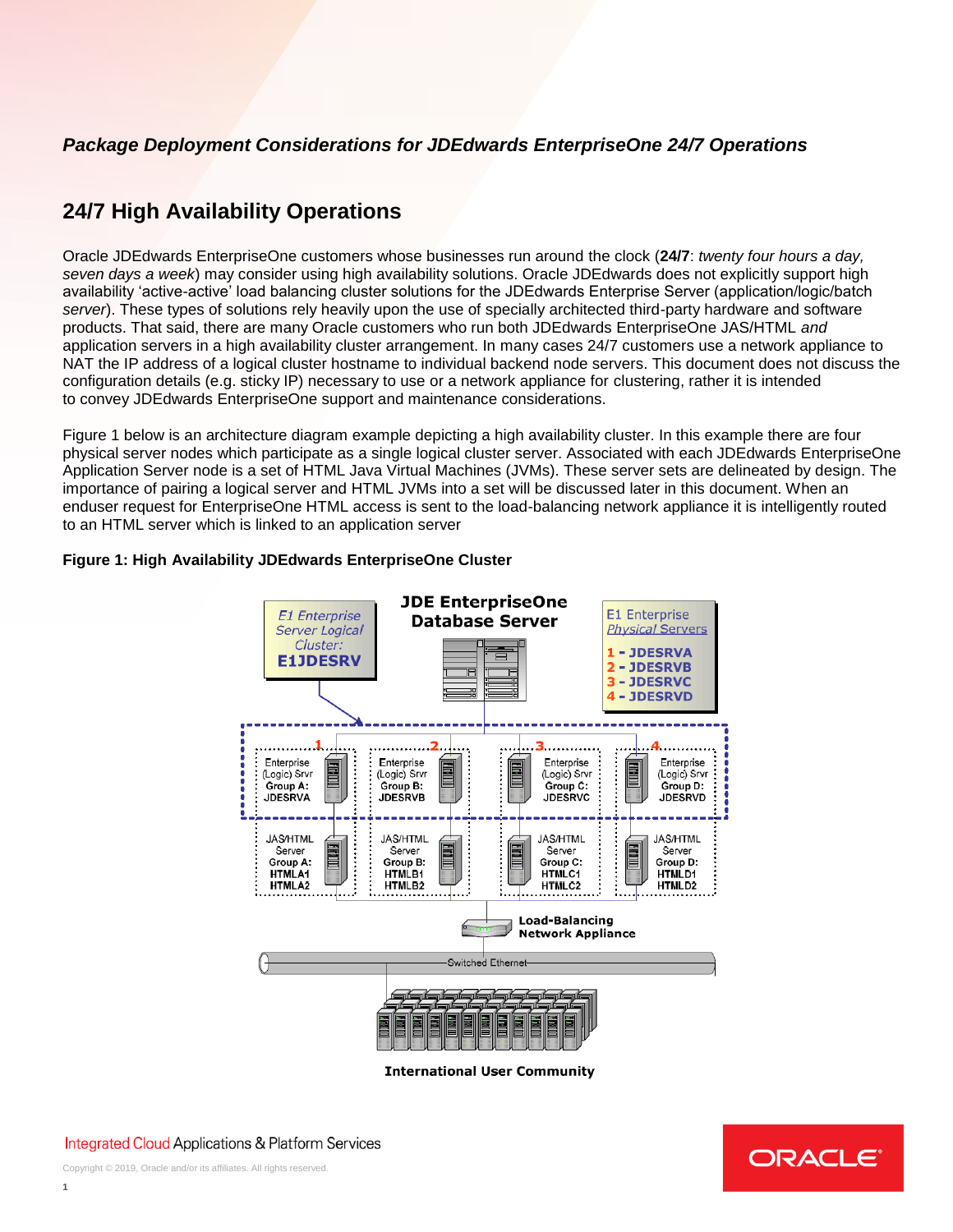Oracle JDEdwards EnterpriseOne application release E812 and higher introduced a change to the manner in which the metadata specifications (SPECs) are stored *and* tracked. In prior releases the JDEdwards product SPECs existed both in a relational database form and as a set of 'replicated objects' in TAM SPEC files (single level file storage). With application release E812 and higher the SPECs exist largely in database tables.

They are stored as XML specifications encapsulated within binary large objects. When SPEC updates are 'deployed' there exists a dynamic auto-discovery process. This process ensures that the HTML serialized objects remain in sync with the deployed metadata specifications. Consequently for release E812 and higher, each HTML server associated with a common pathcode and logical server name will find their serialized objects will be updated. This is true even in cases where each JAS HTML server uses mutually exclusive databases to store their serialized objects. Thus, the auto-discovery process becomes an issue for customers who have become accustomed to removing an Application & JAS/HTML server set one at a time from the 'active' cluster to perform maintenance, e.g. deploy a package. The moment the removed Application & JAS/HTML server set is updated with a deployed package *ALL* of the JAS/HTML servers sharing the same pathcode will dynamically auto-discover and update their HTML serialized objects.





Referring to **Figure 2** above, consider the following Package Deployment scenario for JDEdwards EnterpriseOne E811 SP1 used by a 24/7 operation. During a maintenance cycle:

1) A server set (Server Group C) will be made ineligible to *new* users.

2) Deploy the new full/update client package to the web generation machine.

The web generation machine's JDBJ.INI file must be updated to point to a serialized objects database location that is not currently in use. Begin the web generation process.

3) Once the '*ineligible*' server set is free of users and all batch activity is held, shutdown the HTML servers. Submit the Package Deployment process to the Logic Server.

4) Update the HTML Server JDBJ.INI files setting the serialized objects location to that used in step 2 above.

- 5) Review the logs for a successful package deployment and web generation process.
- 6) Restart the JDEdwards EnterpriseOne Enterprise Server and JAS/HTML servers.

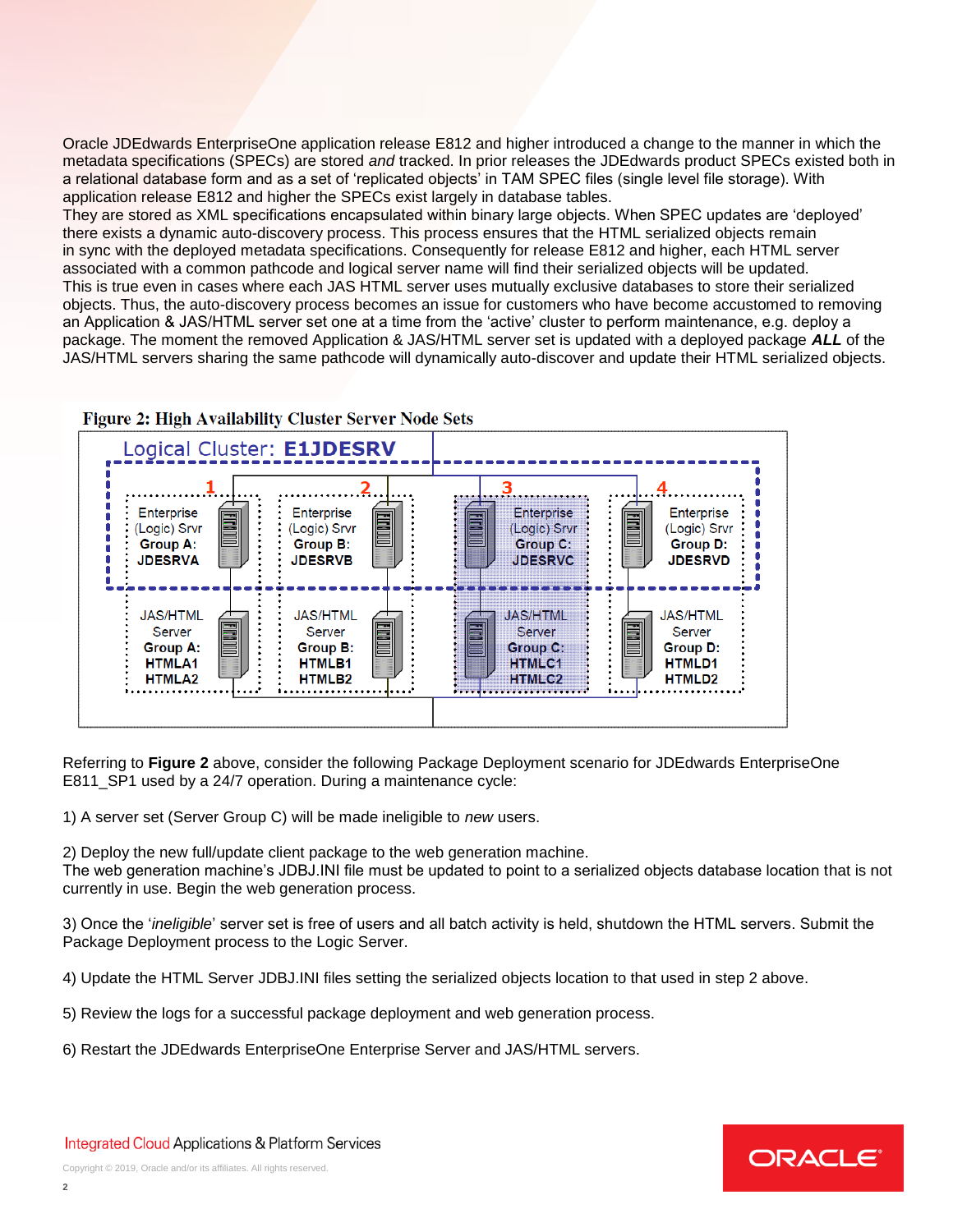7) Test the server set by connecting to the HTML servers by physical IP address (as opposed to the logical IP address) so as to bypass the load-balancing mechanism.

8) Once the server set is certified, make the server set eligible for use within the cluster.

9) Repeat this process for each server set until all sets have been updated with the new deployed package.

For JDEdwards EnterpriseOne application release E812 and higher, special INI settings are required to accomplish the process above. By setting the JAS.INI PackageDomainServer and PackageDomainPort values to its associated Application Server, the auto-discovery process restricts its assessment to the scope of the set server value. Further by updating the JDBJ.INI file to use a distinct set of Serialized Objects for each server set, the XML SPEC package autodiscovery and update process will not interfere with other running HTML servers.

### **JAS.INI:**

[PACKAGE BUILD] ;PackageDomainServer=DEFAULT ;PackageDomainPort=0 PackageDomainServer=**JDESRVA** PackageDomainPort=**6015**

### **JDBJ.INI:**

[JDBj-SPEC DATA SOURCE] ... name=**SerObj\_A2** database= server=**JDEE1DB** physicalDatabase=**SEROBJA2**